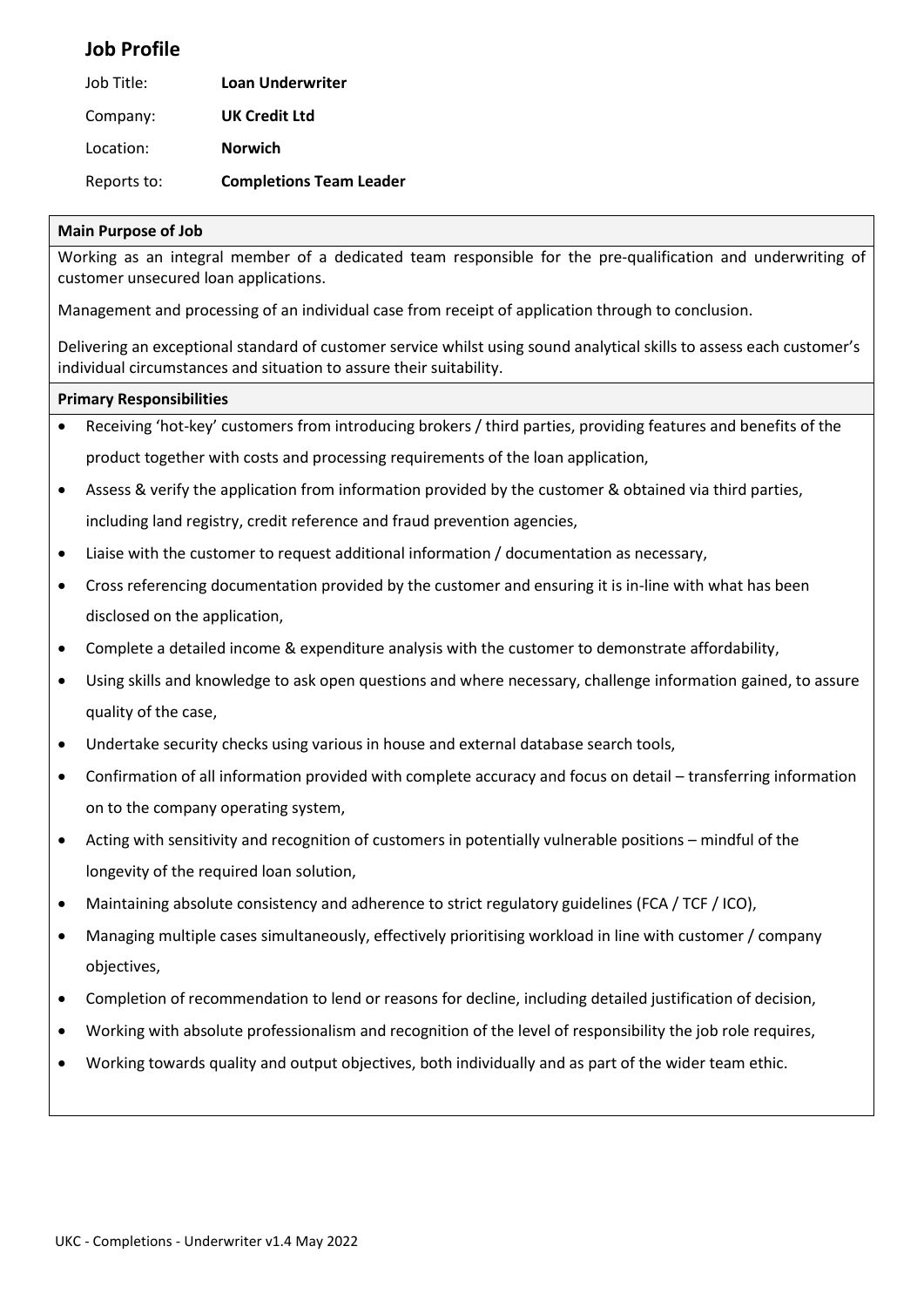# **Job Profile**

| Job Title: | <b>Loan Underwriter</b> |
|------------|-------------------------|
| Company:   | <b>UK Credit Ltd</b>    |

Location: **Norwich**

Reports to: **Completions Team Leader**

|                    | <b>Key Competencies</b>                     |                                                                                                                                                  |
|--------------------|---------------------------------------------|--------------------------------------------------------------------------------------------------------------------------------------------------|
|                    |                                             | Create a positive customer experience,<br>$\bullet$                                                                                              |
|                    | <b>Customer Focus</b>                       | Understanding of our customers wants and needs,<br>$\bullet$                                                                                     |
|                    |                                             | Deliver exceptional customer service at all times.<br>٠                                                                                          |
|                    |                                             | Achieve the right outcome for our customers,<br>$\bullet$                                                                                        |
|                    | Ethical                                     | Always do the right thing by your colleagues and our customers,                                                                                  |
|                    |                                             | Take responsibility,<br>٠                                                                                                                        |
|                    |                                             | Use integrity and be honest and open at all times.<br>$\bullet$                                                                                  |
|                    |                                             | Pay attention to Company principles & values and follow them,<br>$\bullet$                                                                       |
|                    | Professional                                | Speak up if you have questions, ideas or concerns,<br>٠                                                                                          |
|                    |                                             | Treat customers, colleagues and partners the way you would hope to be<br>$\bullet$                                                               |
| Personal Qualities |                                             | treated, in a pleasant and polite manner.                                                                                                        |
|                    | <b>Consistent Performer</b>                 | Achieve key objectives in line with business objectives,<br>$\bullet$<br>Consistently work to a high standard,<br>$\bullet$                      |
|                    |                                             | Emphasis on quality.<br>$\bullet$                                                                                                                |
|                    |                                             | Show dedication, enthusiasm, inspiration and pride in your work,<br>$\bullet$                                                                    |
|                    | Commitment                                  | Effective engagement - feeling positive about doing a good job,<br>$\bullet$                                                                     |
|                    |                                             | Willingness to undertake continual training and coaching.<br>٠                                                                                   |
|                    |                                             | Remain focused on the bigger picture as well as the smaller details,<br>$\bullet$                                                                |
|                    | Driven                                      | Find ways to succeed by finding solutions to problems,<br>$\bullet$                                                                              |
|                    |                                             | Have the energy required to make another effort or try a different approach.<br>٠                                                                |
|                    | Organisational                              | Outline your day, week and monthly schedule in order of priority,<br>$\bullet$                                                                   |
|                    |                                             | Effectively plan daily workload to ensure objectives are met,                                                                                    |
|                    |                                             | Methodical approach and attention to detail.<br>$\bullet$                                                                                        |
|                    | <b>Effective Questioning</b><br>& Listening | Listening sincerely and without agenda,<br>$\bullet$                                                                                             |
|                    |                                             | Ask clarifying questions when the customer says something vague,<br>$\bullet$                                                                    |
|                    |                                             | Listen for underlying meanings, clues and respond accordingly,<br>$\bullet$                                                                      |
|                    |                                             | Ensure the customer understands our product and service.<br>$\bullet$                                                                            |
| Skills             | Strong<br>Communication                     | Excellent written and verbal communication skills,<br>$\bullet$                                                                                  |
|                    |                                             | Effective rapport building & connecting with the customer,<br>$\bullet$                                                                          |
|                    |                                             | Positively influencing,                                                                                                                          |
|                    |                                             | Effectively identify and handle underlying customer concerns,<br>$\bullet$                                                                       |
|                    | <b>Bridging the Gap</b>                     | Identify and react to customers challenging queries in a positive manner and<br>$\bullet$                                                        |
|                    |                                             | take a proactive approach in resolving issues or concerns.                                                                                       |
|                    | <b>Decision Making</b>                      | Make clear, reasoned and informed decisions at all times.<br>$\bullet$                                                                           |
|                    | Analysing                                   | Ability to assess a case on its own merit and spot the anomaly.<br>$\bullet$                                                                     |
|                    | Customer<br>Product                         | Understanding of customer demographics.<br>$\bullet$<br>Sound knowledge of our product.                                                          |
|                    |                                             | $\bullet$                                                                                                                                        |
|                    | Compliance & Risk                           | Clear understanding of the FCA and associated regulations,<br>$\bullet$                                                                          |
| Knowledge          | Market                                      | Clear understanding of DPA, TCF, fraud prevention and complaint handling.<br>٠<br>Knowledge of the loan market and our competitors.<br>$\bullet$ |
|                    |                                             | Sound understanding and confident handling of computer / software /<br>$\bullet$                                                                 |
|                    | System                                      | communication systems.                                                                                                                           |